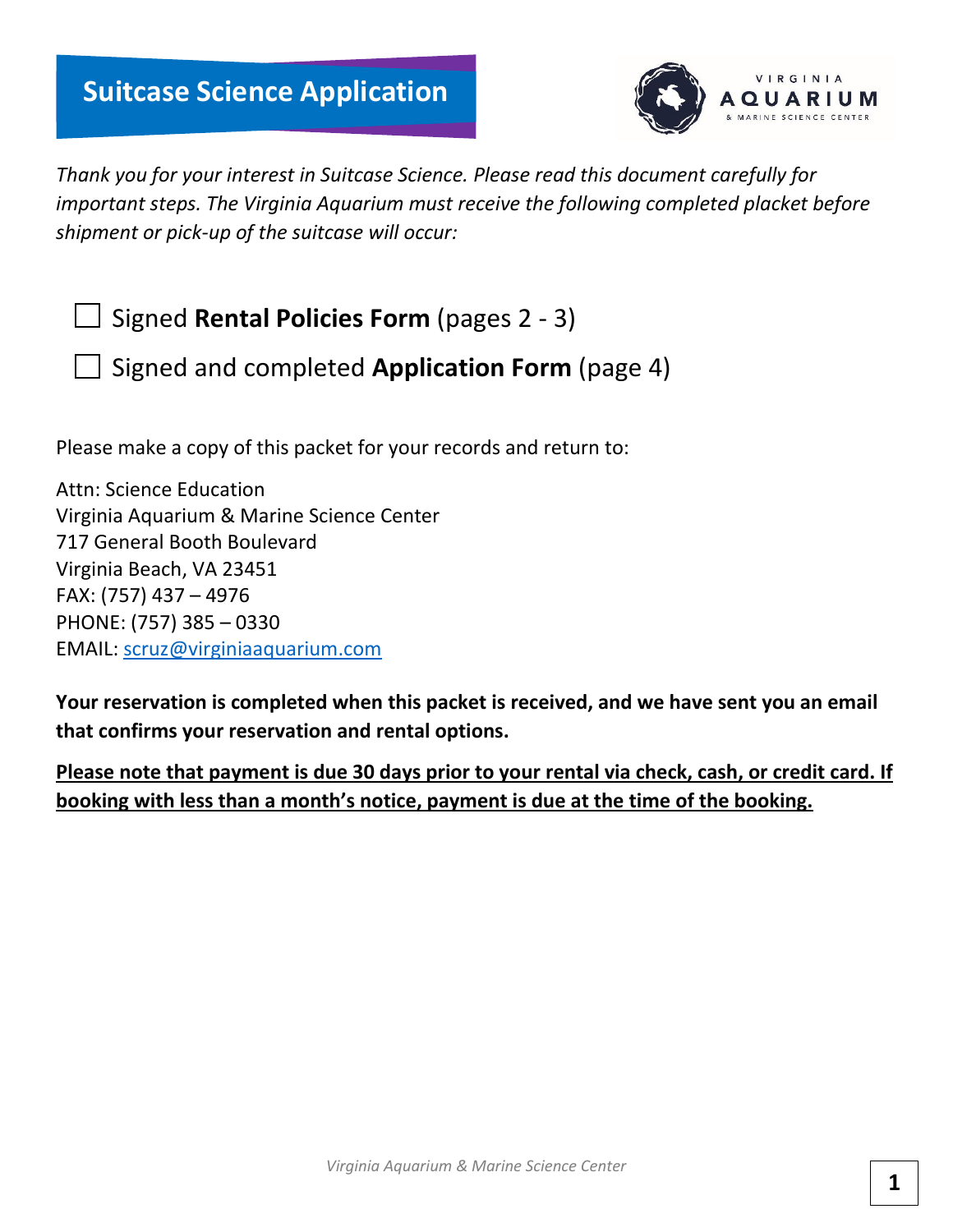

# **Rental Policies**

**Please read, sign, and return. The Virginia Aquarium must receive this completed packet before shipment or pickup of the suitcase will occur:**

#### **1. Rental Fee**

| <b>Option 1:</b> The rental picks up from and drops the suitcase off at Aquarium | \$30.00 |
|----------------------------------------------------------------------------------|---------|
| <b>Option 2:</b> Aquarium ships the suitcase to and from your school             | \$80.00 |

### **2. Payment**

Please DO NOT submit payment until you receive an invoice for your rental. Payment is due 30 days prior to the start of your rental date via cash, check, or credit card. If booked with less than 30 days' notice, payment is due at the time of booking. If you return the suitcase with damaged or missing items, you will receive an additional invoice which will state the damage incurred and the price to replace those items.

### **3. Rental Pick Up/Drop Off**

Rental Option 1: Suitcases are available for pick up and drop off between the hours of 9:00 a.m. and 4:00 p.m., Monday through Friday. You must provide a two-hour window during that time in which you will pick up the suitcase. If you miss your scheduled pick-up time without contacting the Aquarium, you must reapply for your rental and may be assessed a \$15.00 cancellation fee. Please bring a copy of your confirmation email and a photo ID to the Guest Services office at the time of pick-up.

#### **4. Shipping**

Rental Option 2: Aquarium ships via Fed Ex Ground and in addition to the rental fee, charges a flat rate of \$50.00 for shipping. A return ship label is included in the suitcase and the Aquarium will coordinate the suitcase's delivery to and pick up from your school. You must use the provided shipping method.

#### **5. Rental Period**

Suitcases are rented for a two-week period and must be returned or postmarked to the Aquarium no later than two weeks following the Suitcase's pickup or arrival. Overdue suitcases are charged \$15 per week past the due date. Please contact the Aquarium within the first week of your rental at (757) 385 – 0330 if the suitcase arrived late or if you would like to extend your rental for an additional charge. Extensions will be granted if suitcase is available during that time.

Once you receive your suitcase, please check the contents with the inventory list to ensure you don't incur unnecessary charges for missing or damaged items. If items are missing or damaged, please contact the Science Education section immediately at (757) 385 – 0330. The pricing and inventory list is found in the binder included in your rental.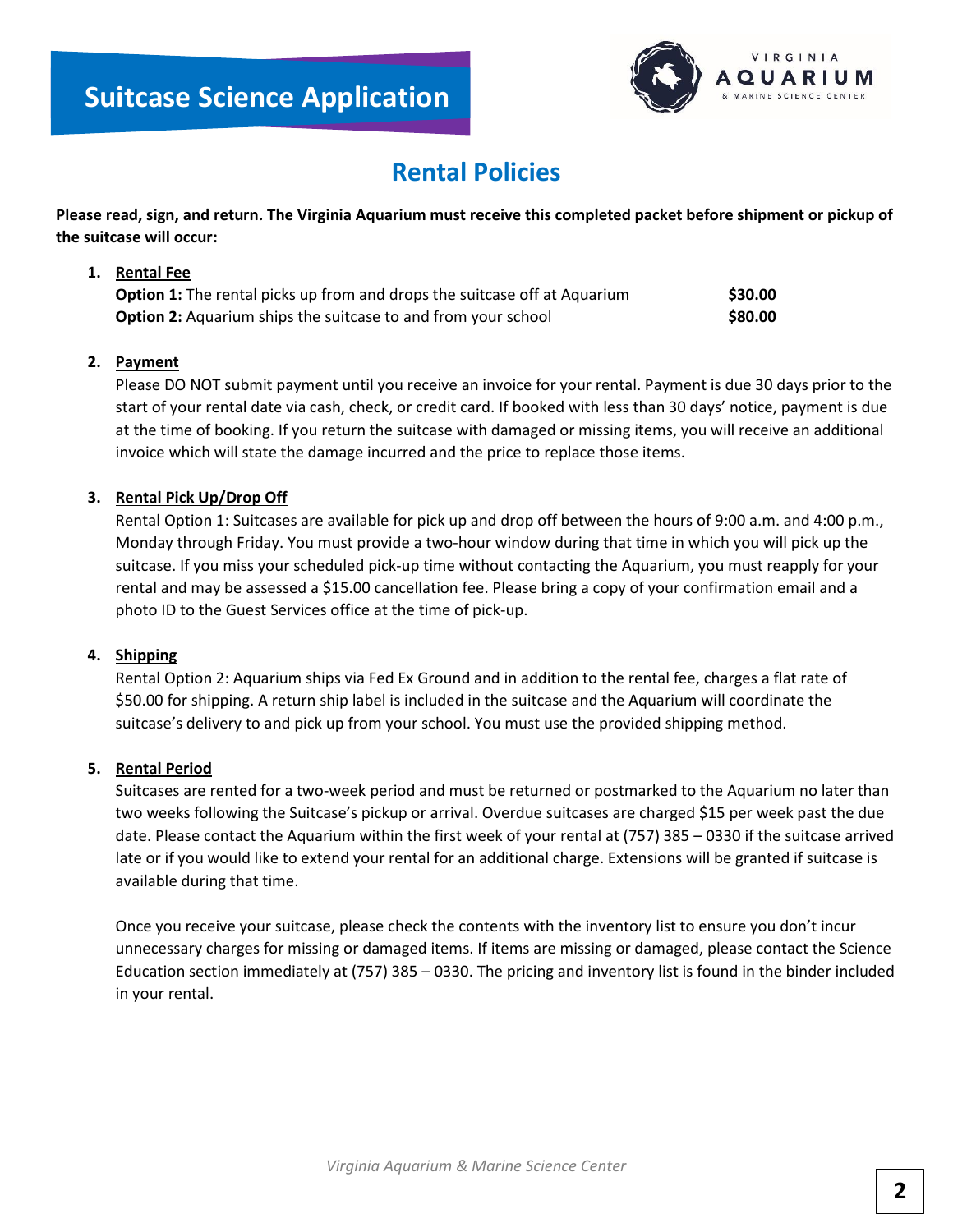

## **Conditions of Rental**

**Please read, sign, and return. The Virginia Aquarium must receive this completed packet before shipment or pickup of the suitcase will occur:**

- 1. Reservations are confirmed when the complete application packet is received by the Aquarium. Cancellation Policy: To receive a full refund, the renter must inform the Aquarium at least ten days ahead of their estimated ship date. Otherwise, the renter will be charged the full rental fee of \$30.00 or \$80.00, depending on your chosen rental option.
- 2. The suitcase will include an inventory list and should be kept with the kit in the binder. Renters should not attempt to repair or otherwise alter objects. The renter is responsible for items from the time they leave the Aquarium to the time they are returned.
- 3. The suitcase should remain at the organization that is responsible for the rental unless prior arrangements are made with the Aquarium. Suitcase Science items should be kept together as one unit and should not be separated between classrooms.
- 4. Sea turtle and marine mammals biofacts are illegal to possess without a permit. All items in the Suitcase Science bins, including sea turtle and marine mammal biofacts, are on loan to your school and must be returned to the Aquarium.
- 5. The Renter is responsible for all injuries that occur to any student(s) or adult(s) during use of Suitcase Science rentals and/or their contents.
- 6. The renter is responsible for ensuring payment is made 30 days prior to the start your rental via check, cash, or credit card. If booking with less than a month's notice, payment is due at the time of booking. The renter agrees to pay for any damaged or missing items.

#### **I have read and agree to the above conditions, and I certify that I have complete authority to do so:**